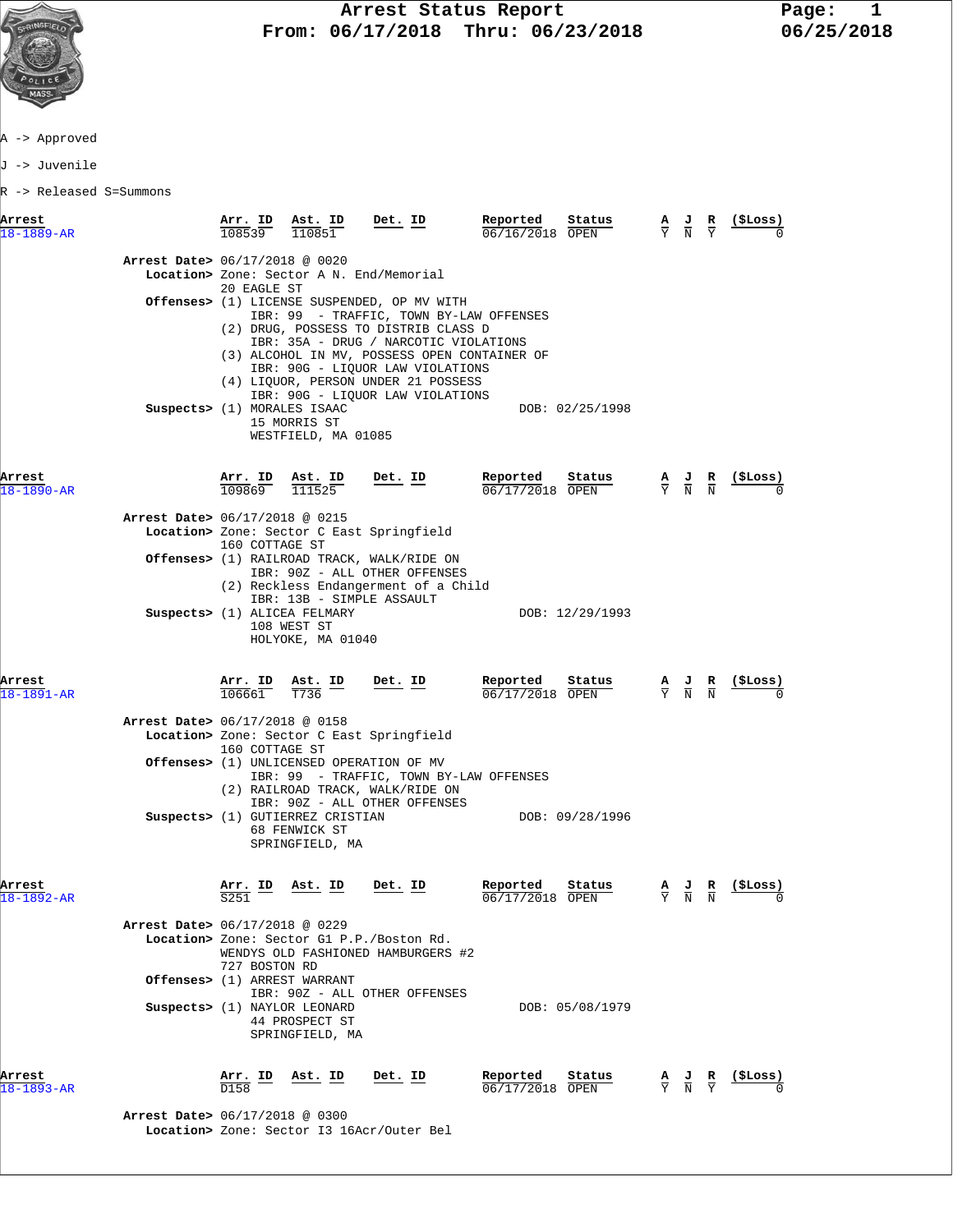| A -> Approved              |                                                                                                                       |                                                |                                                                                                 |                              |
|----------------------------|-----------------------------------------------------------------------------------------------------------------------|------------------------------------------------|-------------------------------------------------------------------------------------------------|------------------------------|
| J -> Juvenile              |                                                                                                                       |                                                |                                                                                                 |                              |
| R -> Released S=Summons    |                                                                                                                       |                                                |                                                                                                 |                              |
|                            | 352 CANON CIR<br>Offenses> (1) LODGER<br>IBR: 90Z - ALL OTHER OFFENSES                                                |                                                |                                                                                                 |                              |
|                            | Suspects> (1) PEREZ NATASHA M<br>464 CANON CIR<br>SPRINGFIELD, MA 01118-2644                                          | DOB: 06/20/1984                                |                                                                                                 |                              |
| Arrest<br>$18 - 1894 - AR$ | Arr. ID Ast. ID<br>$Det. ID$<br>111525<br>111495                                                                      | Reported<br>Status<br>$06/17/2018$ OPEN        | $\frac{A}{Y}$ $\frac{J}{N}$ $\frac{R}{Y}$                                                       | $\frac{(\texttt{SLoss})}{0}$ |
|                            | Arrest Date> 06/17/2018 @ 1633<br>Location> Zone: Sector F2 Old&Upper Hill<br>ADAMS PARK<br>376 WILBRAHAM RD          |                                                |                                                                                                 |                              |
|                            | <b>Offenses&gt;</b> (1) ARREST WARRANT #1523CR003914 UNLICENSED OPER M/V                                              |                                                |                                                                                                 |                              |
|                            | IBR: 90Z - ALL OTHER OFFENSES<br>Suspects> (1) HILL DAMON LAMAR<br>58 PENDLETON AVE<br>SPRINGFIELD, MA                | DOB: 02/28/1978                                |                                                                                                 |                              |
| Arrest<br>$18 - 1895 - AR$ | $\frac{\text{Arr. ID}}{100136}$ $\frac{\text{Ast. ID}}{101951}$<br>$Det$ . ID                                         | Reported<br>Status<br>06/17/2018 OPEN          | $\frac{\mathbf{A}}{\mathbf{Y}}$ $\frac{\mathbf{J}}{\mathbf{N}}$ $\frac{\mathbf{R}}{\mathbf{Y}}$ | <u>(\$Loss)</u>              |
|                            | Arrest Date> 06/17/2018 @ 1751<br>Location> Zone: Sector H1 Forest Park<br>51 FOREST PARK AVE                         |                                                |                                                                                                 |                              |
|                            | <b>Offenses&gt;</b> (1) TRESPASS<br>IBR: 90J - TRESPASS OF REAL PROPERTY                                              |                                                |                                                                                                 |                              |
|                            | Suspects> (1) BAGBY JESSICA<br>HOMELESS<br>SPRINGFIELD, MA                                                            | DOB: 08/25/1991                                |                                                                                                 |                              |
| Arrest<br>18-1897-AR       | $\frac{\text{Arr.}}{\text{L}382}$ $\frac{\text{ID}}{\text{C}898}$ $\frac{\text{I}}{\text{D}}$<br><u>Det. ID</u>       | <u>Reported</u><br>Status<br>$06/17/2018$ OPEN | $\frac{A}{Y}$ $\frac{J}{N}$ $\frac{R}{Y}$ $\frac{($Loss)}{0}$                                   |                              |
|                            | Arrest Date> 06/17/2018 @ 1825<br>Location> Zone: Sector F1 McKnight/Bay<br>BAY ST                                    |                                                |                                                                                                 |                              |
|                            | Offenses> $(1)$ . A&B $(Simple)$<br>IBR: 13B - SIMPLE ASSAULT<br>(2) DISORDERLY CONDUCT                               |                                                |                                                                                                 |                              |
|                            | IBR: 90C - DISORDERLY CONDUCT<br>Suspects> (1) ROBINSON ROMAN A<br>44 SOUTH ST<br>WESTBOROUGH, MA                     | DOB: 10/14/1989                                |                                                                                                 |                              |
| Arrest<br>18-1898-AR       | Ast. ID<br>Det. ID<br>$\frac{\texttt{Arr.}}{\texttt{B997}}$ $\frac{\texttt{ID}}{\texttt{D}}$<br>101951                | Reported<br>Status<br>06/17/2018 OPEN          | $\frac{A}{Y}$ $\frac{J}{N}$ $\frac{R}{Y}$                                                       | (\$Loss)                     |
|                            | Arrest Date> 06/17/2018 @ 1810<br>Location> Zone: Sector F1 McKnight/Bay<br>PRINCETON ST                              |                                                |                                                                                                 |                              |
|                            | Offenses> (1) UNLICENSED OPERATION OF MV                                                                              |                                                |                                                                                                 |                              |
|                            | IBR: 99 - TRAFFIC, TOWN BY-LAW OFFENSES<br>Suspects> (1) AKERS KYREE LEANNI<br>322 DORSET ST<br>SPRINGFIELD, MA 01108 | DOB: 07/02/1999                                |                                                                                                 |                              |
| Arrest<br>18-1899-AR       | $\frac{\texttt{Arr.}}{112475}$<br>Ast. ID<br>Det. ID<br>108847                                                        | Reported<br>Status<br>06/17/2018 OPEN          | $\frac{\mathbf{A}}{\mathbf{Y}}$ $\frac{\mathbf{J}}{\mathbf{N}}$ $\frac{\mathbf{R}}{\mathbf{N}}$ | (ŞLoss)                      |
|                            | Arrest Date> 06/17/2018 @ 2040<br>Location> Zone: Sector F1 McKnight/Bay                                              |                                                |                                                                                                 |                              |

COLLEGE ST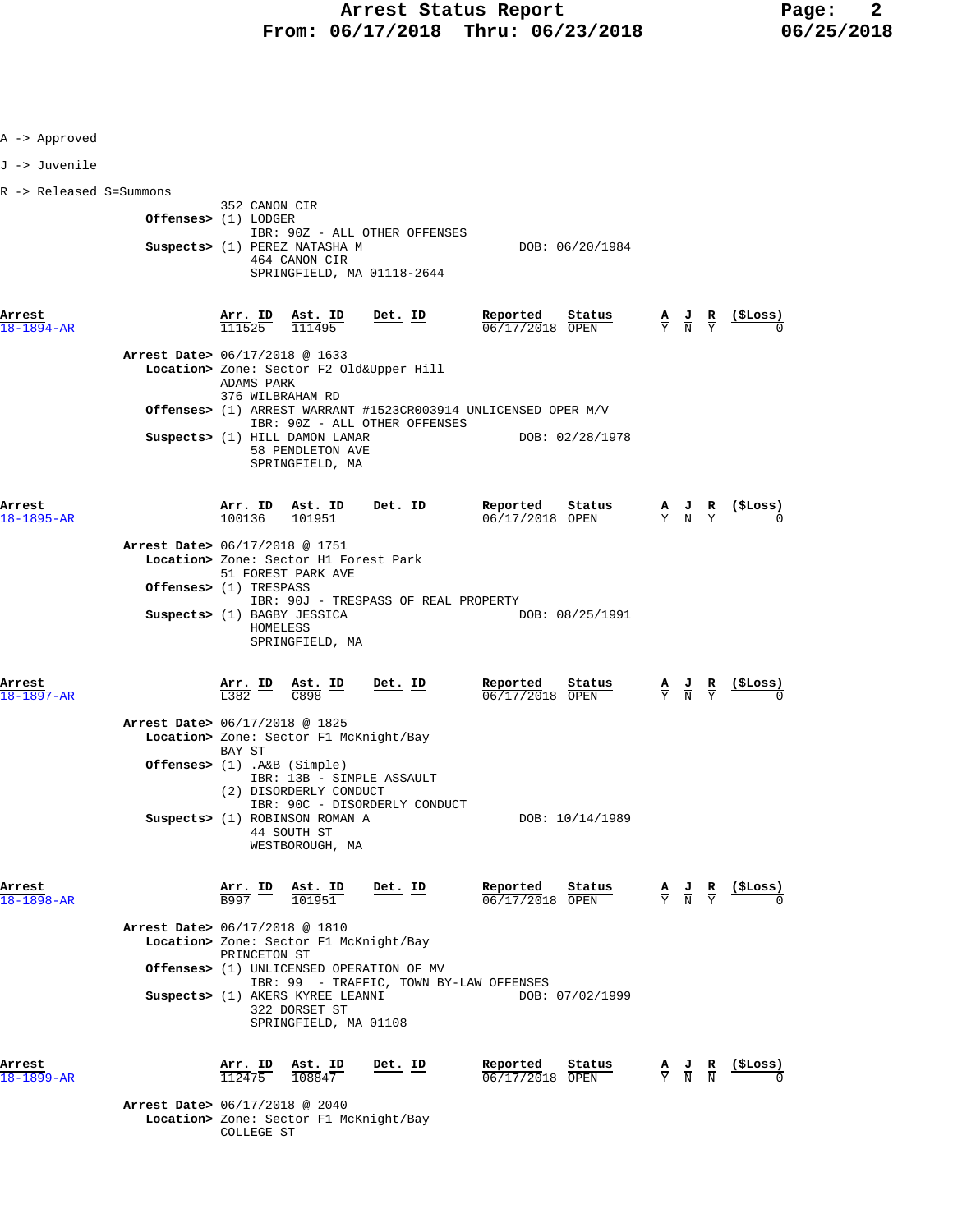| A -> Approved              |                                                                                                                                                                                                                                                                                                                              |           |                                       |                                                                 |                                                                                                 |                |
|----------------------------|------------------------------------------------------------------------------------------------------------------------------------------------------------------------------------------------------------------------------------------------------------------------------------------------------------------------------|-----------|---------------------------------------|-----------------------------------------------------------------|-------------------------------------------------------------------------------------------------|----------------|
| J -> Juvenile              |                                                                                                                                                                                                                                                                                                                              |           |                                       |                                                                 |                                                                                                 |                |
| R -> Released S=Summons    | Offenses> (1) DRUG, POSSESS TO DISTRIB CLASS D<br>IBR: 35A - DRUG / NARCOTIC VIOLATIONS<br>(2) INSPECTION/STICKER, NO<br>IBR: 99 - TRAFFIC, TOWN BY-LAW OFFENSES<br>(3) NUMBER PLATE VIOLATION<br>IBR: 99 - TRAFFIC, TOWN BY-LAW OFFENSES<br>Suspects> (1) MANUEL JOSHUA I<br>122 CAMBRIDGE ST<br>SPRINGFIELD, MA 01109-0000 |           | DOB: 05/30/1988                       |                                                                 |                                                                                                 |                |
| Arrest<br>18-1902-AR       | Arr. ID Ast. ID<br>$112480$ $111404$                                                                                                                                                                                                                                                                                         | $Det. ID$ | Reported<br>Status<br>06/18/2018 OPEN |                                                                 | $\frac{\mathbf{A}}{\mathbf{Y}}$ $\frac{\mathbf{J}}{\mathbf{N}}$ $\frac{\mathbf{R}}{\mathbf{N}}$ | (ŞLoss)        |
|                            | Arrest Date> 06/18/2018 @ 0514<br>Location> Zone: Sector E2 Metro/6Corners<br>500 HANCOCK ST                                                                                                                                                                                                                                 |           |                                       |                                                                 |                                                                                                 |                |
|                            | Offenses> (1) A&B WITH DANGEROUS WEAPON<br>IBR: 13A - AGGRAVATED ASSAULT<br>(2) DRUG, POSSESS CLASS B<br>IBR: 35A - DRUG / NARCOTIC VIOLATIONS<br>(3) RECKLESS OPERATION OF MOTOR VEHICLE<br>IBR: 99 - TRAFFIC, TOWN BY-LAW OFFENSES<br>(4) LEAVE SCENE OF PERSONAL INJURY                                                   |           |                                       |                                                                 |                                                                                                 |                |
|                            | IBR: 99 - TRAFFIC, TOWN BY-LAW OFFENSES<br>Suspects> (1) SCAFURI SARAH MICHELLE<br>1502 WESTFIELD ST<br>WEST SPRINGFIELD, MA 01089                                                                                                                                                                                           |           | DOB: 10/21/1983                       |                                                                 |                                                                                                 |                |
| Arrest<br>$18 - 1903 - AR$ | Arr. ID Ast. ID<br>112480<br>111404                                                                                                                                                                                                                                                                                          | Det. ID   | Reported<br>Status<br>06/18/2018 OPEN | $\frac{\mathbf{A}}{\mathbf{Y}}$ $\frac{\mathbf{J}}{\mathbf{N}}$ | $rac{\mathbf{R}}{\nabla}$                                                                       | <u>(ŞLoss)</u> |
|                            | Arrest Date> 06/18/2018 @ 0514<br>Location> Zone: Sector E2 Metro/6Corners<br>39 PINE ST                                                                                                                                                                                                                                     |           |                                       |                                                                 |                                                                                                 |                |
|                            | Offenses> (1) DRUG, POSSESS CLASS B<br>IBR: 35A - DRUG / NARCOTIC VIOLATIONS<br>Suspects> (1) NOURY MOHAMED MUSTAFA<br>278 RIVERDALE<br>WEST SPRINGFIELD, MA 01089                                                                                                                                                           |           | DOB: 11/07/1983                       |                                                                 |                                                                                                 |                |
| Arrest                     | Arr. ID<br>ASt. ID<br>102691<br>107821                                                                                                                                                                                                                                                                                       | Det. ID   | Reported<br>Status<br>06/18/2018 OPEN | $\frac{\mathbf{A}}{\mathrm{Y}}$ $\frac{\mathbf{J}}{\mathrm{N}}$ | $\frac{\mathbf{R}}{\mathbf{N}}$                                                                 | (ŞLoss)        |
|                            | Arrest Date> 06/18/2018 @ 0610<br>Location> Zone: Sector F2 Old&Upper Hill<br>92 OAK ST                                                                                                                                                                                                                                      |           |                                       |                                                                 |                                                                                                 |                |
|                            | Offenses> (1) ASSAULT W/DANGEROUS WEAPON<br>IBR: 13A - AGGRAVATED ASSAULT<br>(2) KIDNAPPING, FIREARM-ARMED                                                                                                                                                                                                                   |           |                                       |                                                                 |                                                                                                 |                |
|                            | IBR: 100 - KIDNAPPING / ABDUCTION<br>Suspects> (1) JONES WALTER HAMIID<br>748 STATE ST Apt. #3R<br>SPRINGFIELD, MA 01108                                                                                                                                                                                                     |           | DOB: 10/29/1995                       |                                                                 |                                                                                                 |                |
| Arrest<br>18-1905-AR       | Arr. ID<br>Ast. ID<br>T.995                                                                                                                                                                                                                                                                                                  | Det. ID   | Reported<br>Status<br>06/18/2018 OPEN | $\frac{A}{Y}$ $\frac{J}{N}$ $\frac{R}{Y}$                       |                                                                                                 | (\$Loss)       |
|                            | Arrest Date> 06/18/2018 @ 0800<br>Location> Zone: Sector A N. End/Memorial<br>414 CHESTNUT ST                                                                                                                                                                                                                                |           |                                       |                                                                 |                                                                                                 |                |
|                            | Offenses> (1) DRUG, POSSESS CLASS A<br>IBR: 35A - DRUG / NARCOTIC VIOLATIONS<br>(2) DRUG, POSSESS CLASS B<br>IBR: 35A - DRUG / NARCOTIC VIOLATIONS                                                                                                                                                                           |           |                                       |                                                                 |                                                                                                 |                |
|                            | Suspects> (1) MILAN ANTHONY QUIN                                                                                                                                                                                                                                                                                             |           | DOB: 08/08/1959                       |                                                                 |                                                                                                 |                |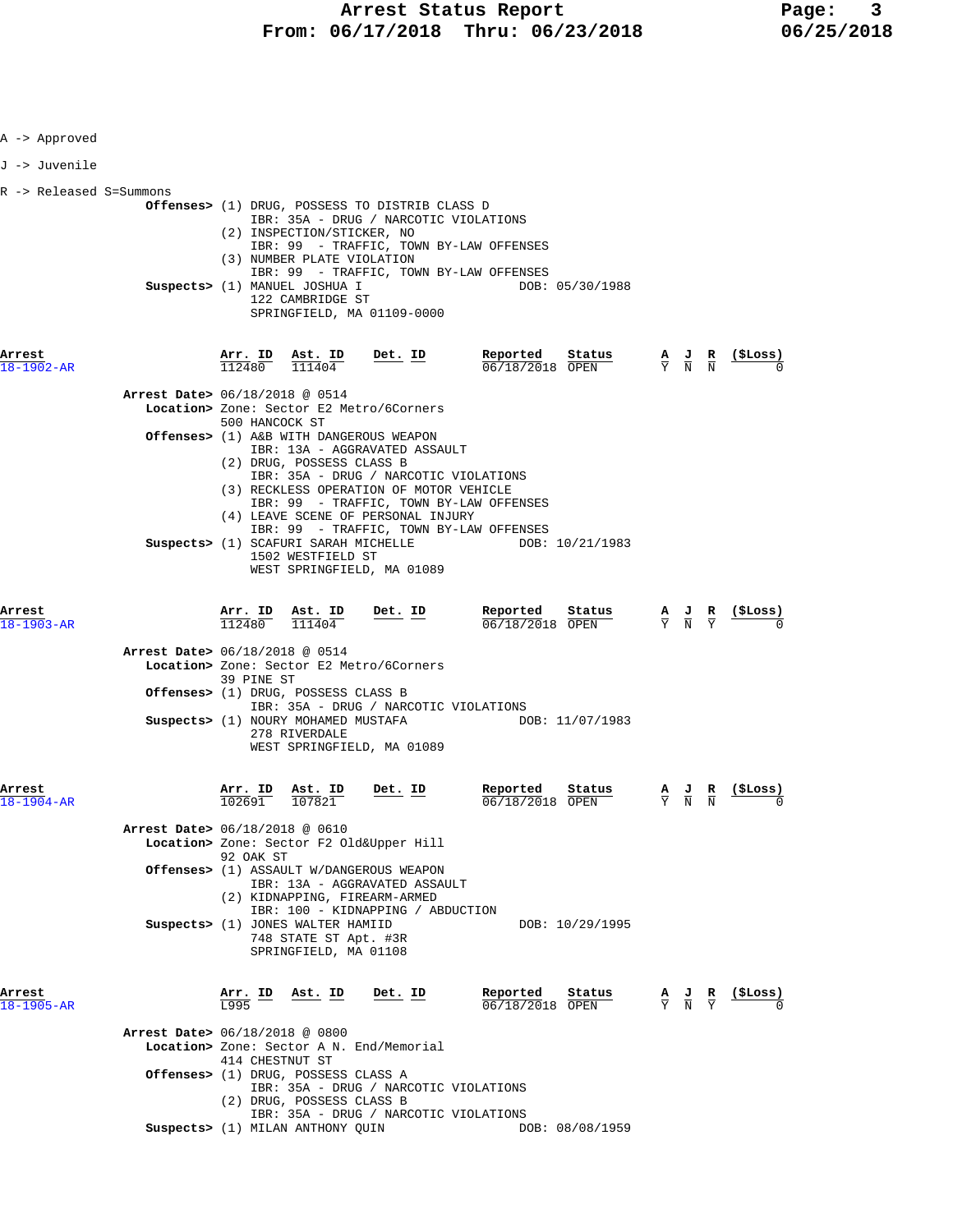|  |  | Approved |
|--|--|----------|
|--|--|----------|

J -> Juvenile

R -> Released S=Summons

 414 CHESTNUT ST Apt. #1230 SPRINGFIELD, MA 01108

| Arrest<br>$18 - 1906 - AR$                                                                          | Arr. ID<br>107924                                     | Ast. ID<br>$\overline{V969}$                                                                                              | Det. ID                                                                                                                                                                                                                                                                                                                                                                                                           | Reported<br>06/18/2018 OPEN                    | Status                    | $rac{\mathbf{A}}{\mathbf{Y}}$ | $\frac{J}{N}$                                                                                   | $rac{\mathbf{R}}{\mathbf{Y}}$ | (ŞLoss)  |
|-----------------------------------------------------------------------------------------------------|-------------------------------------------------------|---------------------------------------------------------------------------------------------------------------------------|-------------------------------------------------------------------------------------------------------------------------------------------------------------------------------------------------------------------------------------------------------------------------------------------------------------------------------------------------------------------------------------------------------------------|------------------------------------------------|---------------------------|-------------------------------|-------------------------------------------------------------------------------------------------|-------------------------------|----------|
| Arrest Date> 06/18/2018 @ 1219                                                                      |                                                       | 762 BELMONT AVE Apt. #1ST<br>Suspects> (1) PATTERSON KEEGAN<br>762 BELMONT AVE<br>SPRINGFIELD, MA                         | Location> Zone: Sector H3 Forest Park/EFP<br><b>Offenses&gt;</b> (1) DEFAULT WARRANT (17DL0420WC)<br>IBR: 90Z - ALL OTHER OFFENSES                                                                                                                                                                                                                                                                                |                                                | DOB: 06/18/2000           |                               |                                                                                                 |                               |          |
| Arrest<br>18-1907-AR<br>Arrest Date> 06/18/2018 @ 1928                                              | Arr. ID<br>112505<br>CHESTNUT ST                      | Ast. ID<br>Suspects> (1) BECKETT HENRY E<br>759 WORTHINGTON ST<br>SPRINGFIELD, MA 01129                                   | Det. ID<br>Location> Zone: Sector E2 Metro/6Corners<br><b>Offenses&gt;</b> (1) ASSAULT W/DANGEROUS WEAPON<br>IBR: 13A - AGGRAVATED ASSAULT                                                                                                                                                                                                                                                                        | Reported<br>06/18/2018 OPEN                    | Status<br>DOB: 04/23/1960 |                               | $\frac{\mathbf{A}}{\mathbf{Y}}$ $\frac{\mathbf{J}}{\mathbf{N}}$ $\frac{\mathbf{R}}{\mathbf{Y}}$ |                               |          |
| Arrest<br>18-1910-AR<br>Arrest Date> 06/18/2018 @ 2145                                              | $\frac{\text{Arr.}}{\text{T498}}$ ID<br>27 HAYDEN AVE | Ast. ID<br>101937<br>Location> Zone: Sector F1 McKnight/Bay<br>(3) FIREARM, STORE IMPROP<br>12 LADD ST<br>SPRINGFIELD, MA | Det. ID<br>Offenses> (1) FIREARM, CARRY WITHOUT LICENSE<br>IBR: 520 - WEAPON LAW VIOLATIONS<br>(2) POSSESSION AMMO W/O ID (MACE + AMMO)<br>IBR: 90Z - ALL OTHER OFFENSES<br>IBR: 520 - WEAPON LAW VIOLATIONS<br>(4) BREACH OF PEACE WHILE ARMED<br>IBR: 90C - DISORDERLY CONDUCT<br>(5) FIREARM W/DEFACED NO., POSSESS IN FELONY<br>IBR: 520 - WEAPON LAW VIOLATIONS<br>Suspects> (1) HUNTER-BLAKE BENJAMIN NASIR | Reported<br>06/18/2018 OPEN<br>DOB: 07/21/1999 | Status                    |                               | $\frac{J}{N}$                                                                                   | $rac{\mathbf{R}}{\mathrm{Y}}$ |          |
| Arrest<br>$18 - 1913 - AR$<br><b>Arrest Date&gt;</b> 06/19/2018 @ 0750<br>Suspects> (1) CRUZ JESSIE | <u>Arr. ID</u><br>SCHOOL ST                           | <u>Ast. ID</u><br>B497<br>SPRINGFIELD, MA                                                                                 | Det. ID<br>Location> Zone: Sector E2 Metro/6Corners<br>Offenses> (1) ARREST WARRANT 1823CR004052 ARMED ROBBERY<br>IBR: 90Z - ALL OTHER OFFENSES<br>193 WORTHINGTON ST Apt. #611                                                                                                                                                                                                                                   | Reported<br>06/19/2018 OPEN                    | Status<br>DOB: 04/11/1989 | $\frac{A}{Y}$                 |                                                                                                 |                               | (ŞLoss)  |
| Arrest<br>18-1915-AR                                                                                | Arr. ID<br>$10603\bar{1}$                             | Ast. ID<br>100136                                                                                                         | Det. ID                                                                                                                                                                                                                                                                                                                                                                                                           | Reported<br>06/19/2018 OPEN                    | Status                    | $\frac{A}{Y}$                 | $\frac{1}{N}$                                                                                   | $\frac{R}{V}$                 | (\$Loss) |

 **Arrest Date>** 06/19/2018 @ 1244  **Location>** Zone: Sector F1 McKnight/Bay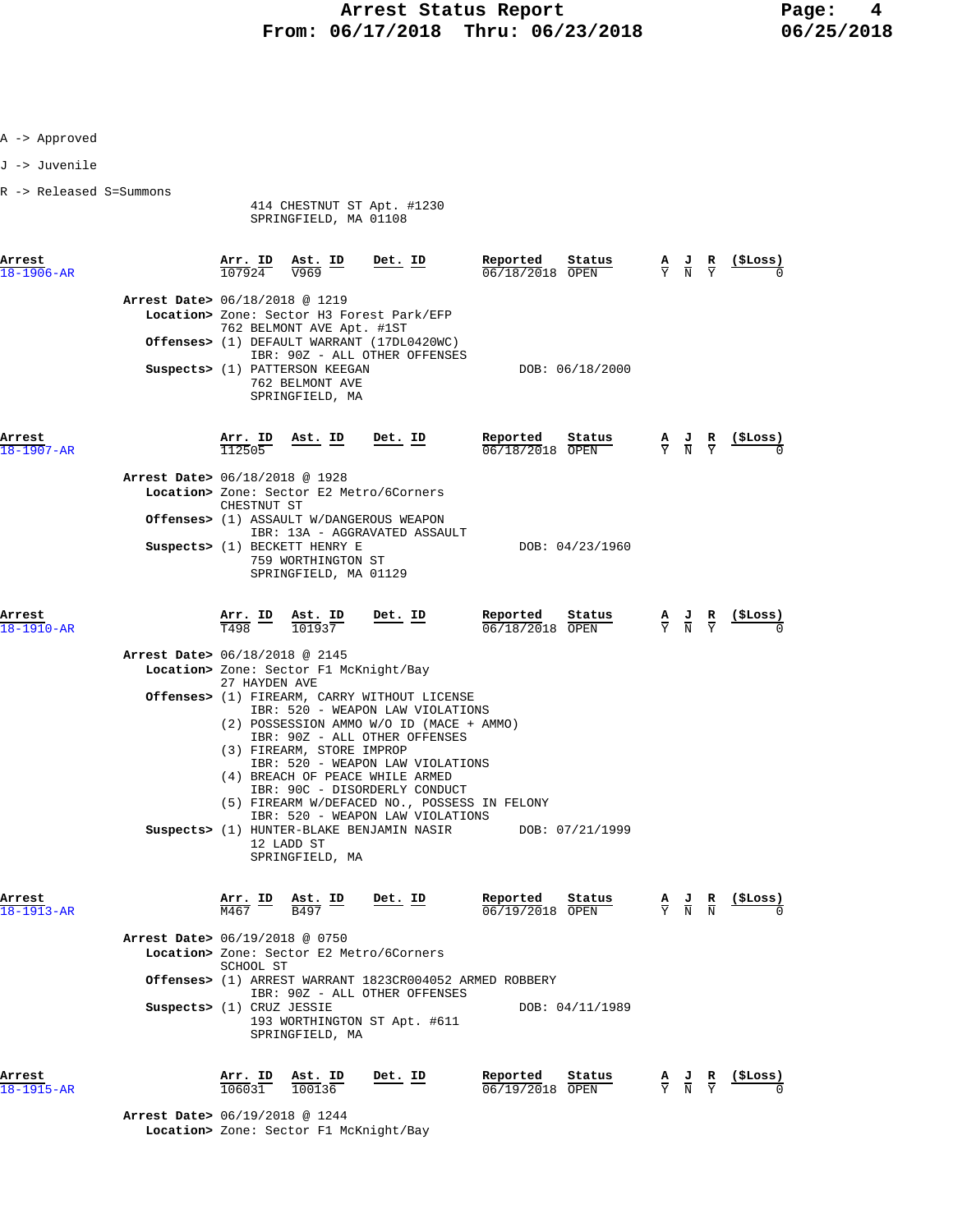| A -> Approved           |                                                                                                                                                                                                                                                                                          |                                       |                                                                                                       |                                |
|-------------------------|------------------------------------------------------------------------------------------------------------------------------------------------------------------------------------------------------------------------------------------------------------------------------------------|---------------------------------------|-------------------------------------------------------------------------------------------------------|--------------------------------|
| J -> Juvenile           |                                                                                                                                                                                                                                                                                          |                                       |                                                                                                       |                                |
| R -> Released S=Summons |                                                                                                                                                                                                                                                                                          |                                       |                                                                                                       |                                |
|                         | MAGAZINE PARK<br>65 MAGAZINE ST<br><b>Offenses&gt;</b> (1) DEFAULT WARRANT DOCKET #1623CR002332<br>IBR: 90Z - ALL OTHER OFFENSES<br>(2) DEFAULT WARRANT DOCKET #1723CR004055<br>IBR: 90Z - ALL OTHER OFFENSES<br>Suspects> (1) LOCKETT CELESTE MARIE<br>51 DRESDEN ST<br>SPRINGFIELD, MA | DOB: 01/13/1979                       |                                                                                                       |                                |
| Arrest<br>18-1917-AR    | Arr. ID<br>Ast. ID<br>$Det$ . ID<br>100135<br>109869                                                                                                                                                                                                                                     | Reported<br>Status<br>06/19/2018 OPEN | $\frac{\mathbf{A}}{\overline{Y}}$ $\frac{\mathbf{J}}{\overline{N}}$ $\frac{\mathbf{R}}{\overline{Y}}$ | (SLOSS)                        |
|                         | Arrest Date> 06/19/2018 @ 1722<br>Location> Zone: Sector A N. End/Memorial                                                                                                                                                                                                               |                                       |                                                                                                       |                                |
|                         | 4 BIRNIE AVE<br>Offenses> (1) TRESPASS                                                                                                                                                                                                                                                   |                                       |                                                                                                       |                                |
|                         | IBR: 90J - TRESPASS OF REAL PROPERTY<br>(2) DRUG, POSSESS CLASS A<br>IBR: 35A - DRUG / NARCOTIC VIOLATIONS<br>(3) RAILROAD TRACK, WALK/RIDE ON<br>IBR: 90Z - ALL OTHER OFFENSES<br>Suspects> (1) RODRIGUEZ JONATHAN<br>65 OSWEGO ST Apt. #3R<br>SPRINGFIELD, MA 01105                    | DOB: 08/21/1985                       |                                                                                                       |                                |
| Arrest<br>18-1918-AR    | Arr. ID Ast. ID<br>Det. ID<br>101951<br>109788                                                                                                                                                                                                                                           | Reported<br>Status<br>06/19/2018 OPEN | $\frac{\mathbf{A}}{\mathbf{Y}}$ $\frac{\mathbf{J}}{\mathbf{N}}$ $\frac{\mathbf{R}}{\mathbf{Y}}$       | (ŞLoss)                        |
|                         | <b>Arrest Date&gt; 06/19/2018 @ 1737</b><br>Location> Zone: Sector H1 Forest Park<br>REAR OF<br>37 FORT PLEASANT AVE                                                                                                                                                                     |                                       |                                                                                                       |                                |
|                         | <b>Offenses&gt;</b> (1) DRUG, POSSESS CLASS B, SUBSQ.OFF.<br>IBR: 35A - DRUG / NARCOTIC VIOLATIONS<br>(2) DRUG, POSSESS CLASS A, SUBSQ.OFF.                                                                                                                                              |                                       |                                                                                                       |                                |
|                         | IBR: 35A - DRUG / NARCOTIC VIOLATIONS<br>Suspects> (1) ALLENDE JOSE AUGUSTINE<br>55 KNOX ST<br>SPRINGFIELD, MA                                                                                                                                                                           | DOB: 12/24/1985                       |                                                                                                       |                                |
| Arrest<br>18-1919-AR    | Arr. ID Ast. ID<br>Det. ID<br>101951 109788                                                                                                                                                                                                                                              | Reported<br>Status<br>06/19/2018 OPEN | Y N Y                                                                                                 | A J R (\$Loss)<br>$\mathbf{0}$ |
|                         | Arrest Date> 06/19/2018 @ 1737<br>Location> Zone: Sector H1 Forest Park<br>REAR OF                                                                                                                                                                                                       |                                       |                                                                                                       |                                |
|                         | 37 FORT PLEASANT AVE<br><b>Offenses&gt;</b> (1) DRUG, POSSESS CLASS B<br>IBR: 35A - DRUG / NARCOTIC VIOLATIONS<br>(2) DRUG, POSSESS CLASS A                                                                                                                                              |                                       |                                                                                                       |                                |
|                         | IBR: 35A - DRUG / NARCOTIC VIOLATIONS<br>Suspects> (1) NIEVES LUIS ALFREDO<br>63 BAY ST<br>SPRINGFIELD, MA                                                                                                                                                                               | DOB: 02/20/1977                       |                                                                                                       |                                |
| Arrest<br>18-1920-AR    | Arr. ID<br><u>Ast. ID</u><br>Det. ID<br>109788<br>S698<br>Arrest Date> 06/19/2018 @ 1737<br>Location> Zone: Sector H1 Forest Park                                                                                                                                                        | Reported<br>Status<br>06/19/2018 OPEN | $\frac{A}{Y}$ $\frac{J}{N}$ $\frac{R}{N}$                                                             | (ŞLoss)                        |
|                         | 37 FORT PLEASANT AVE<br>Offenses> (1) DRUG, POSSESS CLASS A<br>IBR: 35A - DRUG / NARCOTIC VIOLATIONS<br>(2) DRUG, POSSESS CLASS B                                                                                                                                                        |                                       |                                                                                                       |                                |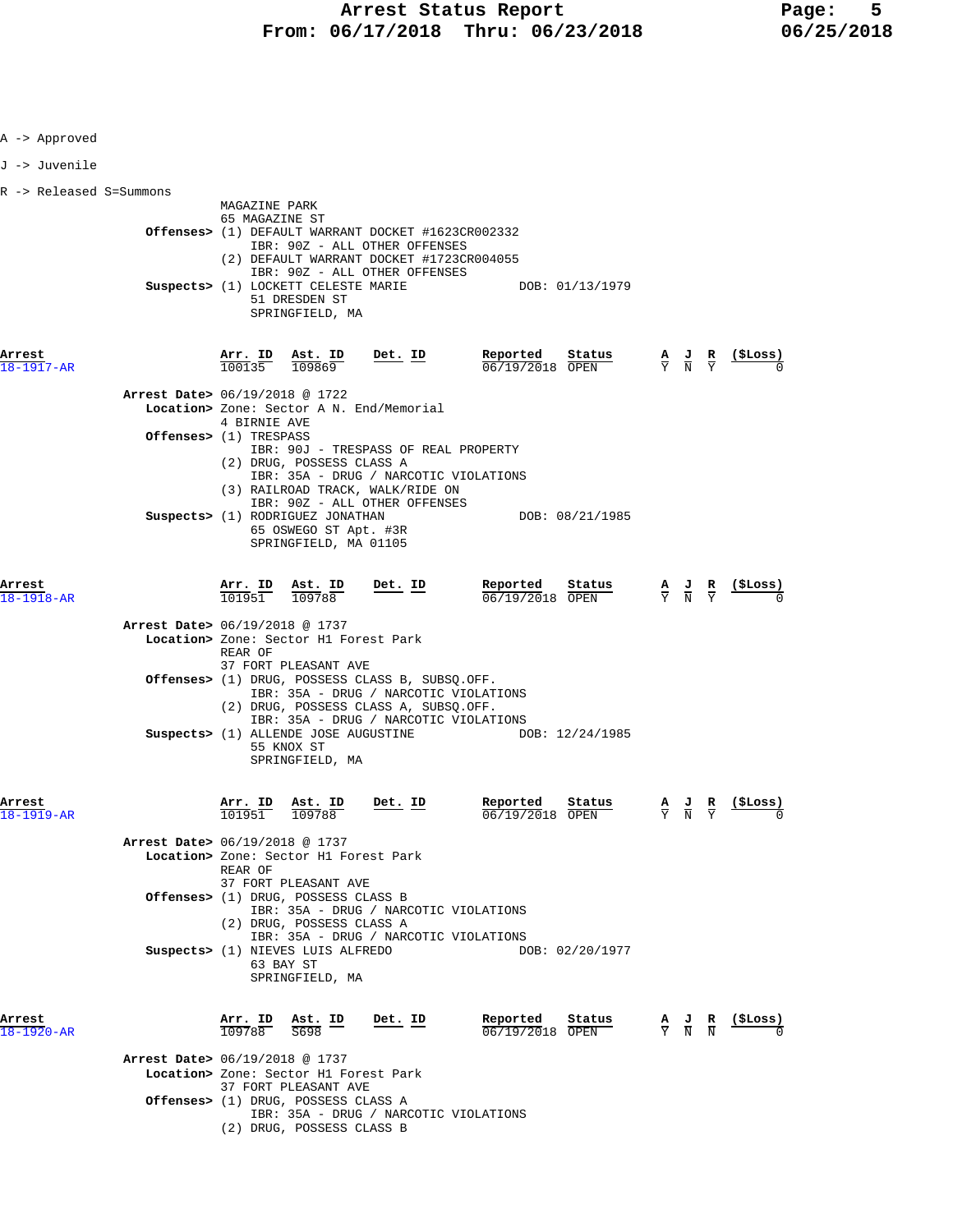| A -> Approved              |                                                                            |                                                                           |                                                                                   |         |                |                                                                                                                                                                                                                                                                                                                                                                           |                                                                                                          |                                                                 |                                                               |
|----------------------------|----------------------------------------------------------------------------|---------------------------------------------------------------------------|-----------------------------------------------------------------------------------|---------|----------------|---------------------------------------------------------------------------------------------------------------------------------------------------------------------------------------------------------------------------------------------------------------------------------------------------------------------------------------------------------------------------|----------------------------------------------------------------------------------------------------------|-----------------------------------------------------------------|---------------------------------------------------------------|
| J -> Juvenile              |                                                                            |                                                                           |                                                                                   |         |                |                                                                                                                                                                                                                                                                                                                                                                           |                                                                                                          |                                                                 |                                                               |
| R -> Released S=Summons    |                                                                            |                                                                           |                                                                                   |         |                |                                                                                                                                                                                                                                                                                                                                                                           |                                                                                                          |                                                                 |                                                               |
|                            |                                                                            | HOMELESS                                                                  | SPRINGFIELD, MA 01056                                                             |         |                | IBR: 35A - DRUG / NARCOTIC VIOLATIONS<br>Suspects> (1) WIDOR RENATA SOPHIA DOB: 05/15/1978                                                                                                                                                                                                                                                                                |                                                                                                          |                                                                 |                                                               |
| Arrest<br>18-1922-AR       |                                                                            |                                                                           |                                                                                   |         |                | <b>Arr. ID</b> Ast. ID Det. ID Reported<br>$\frac{1}{1000}$ $\frac{1}{1000}$ $\frac{1}{1000}$ $\frac{1}{1000}$<br>06/19/2018 OPEN                                                                                                                                                                                                                                         | $\frac{\text{Status}}{\text{OPEN}}$ $\frac{A}{Y}$ $\frac{J}{N}$ $\frac{R}{Y}$ $\frac{(\text{SLoss})}{0}$ |                                                                 |                                                               |
|                            | Arrest Date> 06/19/2018 @ 2324<br>Location> Zone: Sector F1 McKnight/Bay   | DRIVEWAY                                                                  |                                                                                   |         |                |                                                                                                                                                                                                                                                                                                                                                                           |                                                                                                          |                                                                 |                                                               |
|                            |                                                                            | 53 ANDREW ST                                                              |                                                                                   |         |                | Offenses> (1) DYS ARREST WARRANT W510192 VIOL OF CONDITIONS                                                                                                                                                                                                                                                                                                               |                                                                                                          |                                                                 |                                                               |
|                            |                                                                            |                                                                           | IBR: 90Z - ALL OTHER OFFENSES<br>55 ANDREW ST Apt. #2<br>SPRINGFIELD, MA 01108    |         |                | Suspects> (1) EADDY-CHAPMAN SHAIQUAN K DOB: 03/21/1998                                                                                                                                                                                                                                                                                                                    |                                                                                                          |                                                                 |                                                               |
| Arrest<br>$18 - 1924 - AR$ |                                                                            |                                                                           |                                                                                   |         |                | $\frac{\texttt{Arr.}}{\texttt{M467}} \quad \frac{\texttt{ID}}{\texttt{B497}} \quad \frac{\texttt{Det.}}{\texttt{D}} \quad \frac{\texttt{Det.}}{\texttt{D}} \quad \frac{\texttt{Reported}}{\texttt{06/20/2018}} \quad \frac{\texttt{status}}{\texttt{OPEN}}$<br><b>Reported</b> Status A J R (\$Loss) $\frac{0.672072018}{0.0202018}$ OPEN $\frac{0.672072018}{0.0202018}$ |                                                                                                          |                                                                 |                                                               |
|                            | Arrest Date> 06/20/2018 @ 0636<br>Location> Zone: Sector H1 Forest Park    |                                                                           | 5 CRYSTAL AVE Apt. #2L                                                            |         |                |                                                                                                                                                                                                                                                                                                                                                                           |                                                                                                          |                                                                 |                                                               |
|                            |                                                                            |                                                                           | IBR: 90Z - ALL OTHER OFFENSES                                                     |         |                | Offenses> (1) ARREST WARRANT #1823CR004090 INDECENT A&B ON PERSON OVER 14                                                                                                                                                                                                                                                                                                 |                                                                                                          |                                                                 |                                                               |
|                            | Suspects> (1) COLBY SHAWN M                                                |                                                                           | 5 CRYSTAL AVE Apt. #2L<br>SPRINGFIELD, MA 01108                                   |         |                |                                                                                                                                                                                                                                                                                                                                                                           | DOB: 12/14/1974                                                                                          |                                                                 |                                                               |
| Arrest<br>$18 - 1926 - AR$ |                                                                            |                                                                           | $\frac{\text{Arr.}}{\text{M467}}$ ID $\frac{\text{Ast.}}{\text{B497}}$ ID Det. ID |         |                | Reported Status<br>$\frac{1}{06/20/2018}$ $\frac{1}{\text{OPEN}}$                                                                                                                                                                                                                                                                                                         |                                                                                                          |                                                                 | $\frac{A}{Y}$ $\frac{J}{N}$ $\frac{R}{Y}$ (\$Loss)            |
|                            | Arrest Date> 06/20/2018 @ 0948<br>Location> Jurisdiction: WEST SPRINGFIELD |                                                                           | Zone: Out of City - In State<br>128 BIRCH PARK CIR                                |         |                |                                                                                                                                                                                                                                                                                                                                                                           |                                                                                                          |                                                                 |                                                               |
|                            |                                                                            |                                                                           |                                                                                   |         |                | Offenses> (1) ARREST WARRANT 1823CR003259 HOMEINVASION                                                                                                                                                                                                                                                                                                                    |                                                                                                          |                                                                 |                                                               |
|                            | Suspects> (1) EDDINGTON IRMA M                                             |                                                                           | IBR: 90Z - ALL OTHER OFFENSES<br>128 BIRCH PARK CIR<br>WEST SPRINGFIELD, MA 01089 |         |                |                                                                                                                                                                                                                                                                                                                                                                           | DOB: 03/01/1980                                                                                          |                                                                 |                                                               |
| Arrest<br>18-1928-AR       |                                                                            | 106031                                                                    | Arr. ID Ast. ID<br>100136                                                         |         | <u>Det. ID</u> | Reported<br>Reported Status<br>$\frac{06}{20/20/2018}$ OPEN                                                                                                                                                                                                                                                                                                               |                                                                                                          | $\frac{\mathbf{A}}{\mathbf{Y}}$ $\frac{\mathbf{J}}{\mathbf{N}}$ | (\$Loss)                                                      |
|                            | Arrest Date> 06/20/2018 @ 1249<br>Location> Zone: Sector E2 Metro/6Corners | MYRTLE ST                                                                 |                                                                                   |         |                |                                                                                                                                                                                                                                                                                                                                                                           |                                                                                                          |                                                                 |                                                               |
|                            | <b>Offenses&gt;</b> (1) MOTOR VEH, RECEIVE STOLEN                          |                                                                           | IBR: 280 - STOLEN PROPERTY OFFENSES<br>(2) LICENSE SUSPENDED, OP MV WITH          |         |                |                                                                                                                                                                                                                                                                                                                                                                           |                                                                                                          |                                                                 |                                                               |
|                            | Suspects> (1) NAZARIO LUZ NAIDA                                            |                                                                           | 175 BOWDOIN ST<br>SPRINGFIELD, MA                                                 |         |                | IBR: 99 - TRAFFIC, TOWN BY-LAW OFFENSES                                                                                                                                                                                                                                                                                                                                   | DOB: 04/01/1975                                                                                          |                                                                 |                                                               |
| Arrest<br>18-1930-AR       |                                                                            | $\frac{\text{Arr.}}{\text{H544}}$ ID $\frac{\text{Ast.}}{\text{K456}}$ ID |                                                                                   | Det. ID |                | Reported<br>06/20/2018 OPEN                                                                                                                                                                                                                                                                                                                                               | Status                                                                                                   |                                                                 | $\frac{A}{Y}$ $\frac{J}{N}$ $\frac{R}{Y}$ $\frac{($Loss)}{0}$ |
|                            | Arrest Date> 06/20/2018 @ 1750<br>Location> Zone: Sector A N. End/Memorial | HUNTINGTON ST                                                             |                                                                                   |         |                |                                                                                                                                                                                                                                                                                                                                                                           |                                                                                                          |                                                                 |                                                               |
|                            | Offenses> (1) DRUG, POSSESS CLASS B                                        |                                                                           |                                                                                   |         |                |                                                                                                                                                                                                                                                                                                                                                                           |                                                                                                          |                                                                 |                                                               |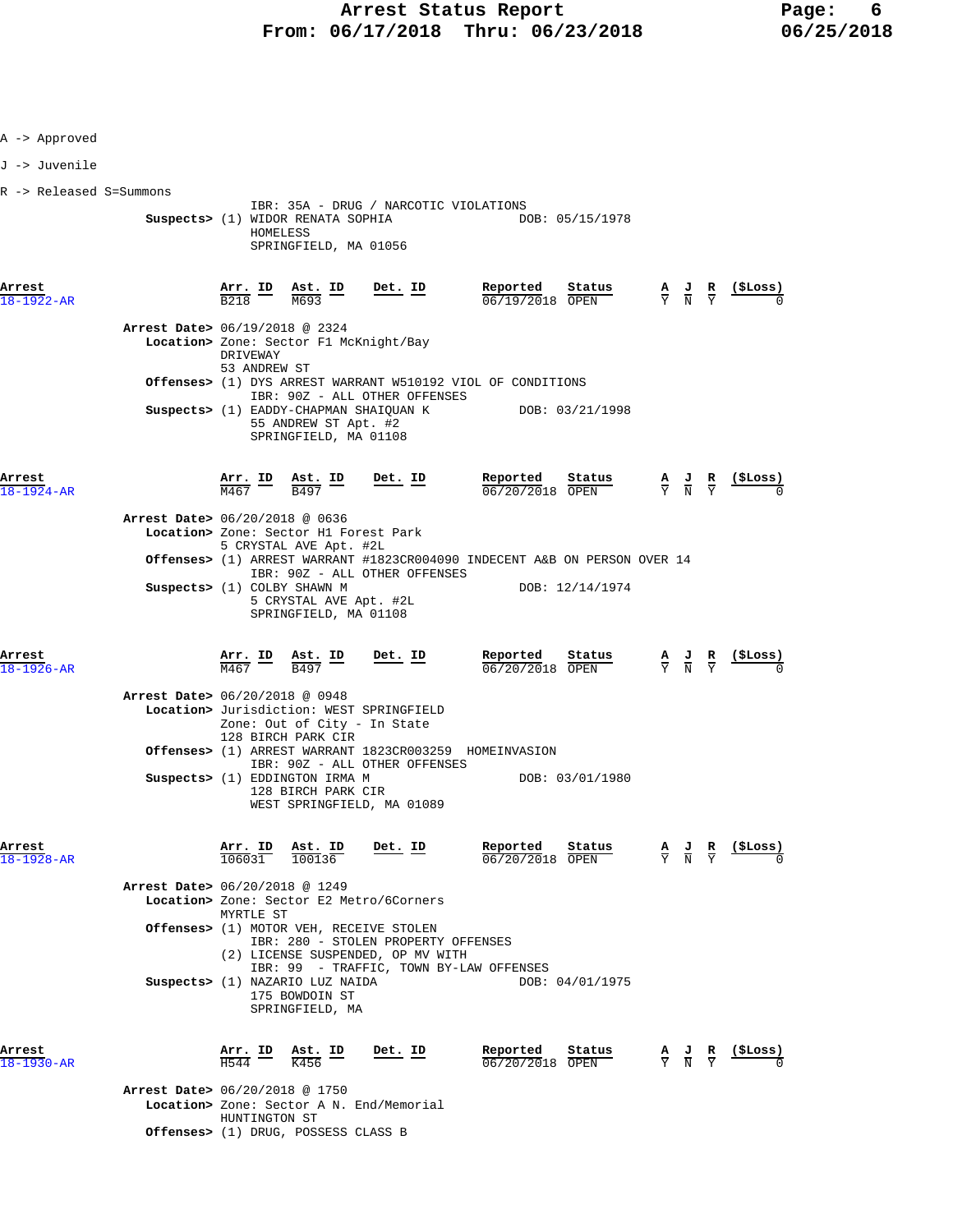| A -> Approved              |                                                              |                                          |                                                                           |                                                                                                                                                                                                                                                                                                                                                  |                                                                                                                                  |                 |  |                                                                                                 |                                                                                 |
|----------------------------|--------------------------------------------------------------|------------------------------------------|---------------------------------------------------------------------------|--------------------------------------------------------------------------------------------------------------------------------------------------------------------------------------------------------------------------------------------------------------------------------------------------------------------------------------------------|----------------------------------------------------------------------------------------------------------------------------------|-----------------|--|-------------------------------------------------------------------------------------------------|---------------------------------------------------------------------------------|
| J -> Juvenile              |                                                              |                                          |                                                                           |                                                                                                                                                                                                                                                                                                                                                  |                                                                                                                                  |                 |  |                                                                                                 |                                                                                 |
| R -> Released S=Summons    | Suspects> (1) TORRES JESUS                                   |                                          | SPRINGFIELD, MA 01104                                                     | IBR: 35A - DRUG / NARCOTIC VIOLATIONS<br>39 ALGONQUIN PL Apt. #1ST                                                                                                                                                                                                                                                                               | DOB: 09/10/1974                                                                                                                  |                 |  |                                                                                                 |                                                                                 |
| Arrest<br>$18 - 1934 - AR$ |                                                              |                                          |                                                                           | $\frac{\text{Arr. ID}}{\text{M467}}$ $\frac{\text{Ast. ID}}{\text{B218}}$ $\frac{\text{Det. ID}}{\text{Det.}}$                                                                                                                                                                                                                                   | Reported<br><b>Reported</b> Status A J R (\$Loss) $\frac{1}{06}/21/2018$ OPEN $\frac{1}{Y}$ $\frac{1}{N}$ $\frac{1}{Y}$ (\$Loss) |                 |  |                                                                                                 |                                                                                 |
|                            | Arrest Date> 06/21/2018 @ 0703                               | 120 BOWLES PARK                          | Suspects> (1) DELEON WISLANDI<br>4 JENNIFER LN<br>WEST STOCKBRIDGE, MA    | Location> Zone: Sector C East Springfield<br><b>Offenses&gt;</b> (1) ARREST WARRANT #1829CR000367 KIDNAPPING<br>IBR: 90Z - ALL OTHER OFFENSES                                                                                                                                                                                                    |                                                                                                                                  | DOB: 06/20/1981 |  |                                                                                                 |                                                                                 |
| Arrest<br>$18 - 1935 - AR$ |                                                              |                                          |                                                                           | $\frac{\texttt{Arr.}}{\texttt{M467}}$ ID $\frac{\texttt{Ast.}}{\texttt{B218}}$ ID Det. ID                                                                                                                                                                                                                                                        | Reported<br><b><u>Reported</u></b> Status $\overline{06/21/2018}$ OPEN $\overline{Y}$ $\overline{N}$ $\overline{Y}$ (\$Loss)     |                 |  |                                                                                                 |                                                                                 |
|                            | Arrest Date> 06/21/2018 @ 0922                               | 104 UNDINE CIR                           | Suspects> (1) LARACE DEL SCOTT<br>104 UNDINE CIR<br>SPRINGFIELD, MA 01109 | Location> Zone: Sector I1 16Acr/Outer Bel<br>Offenses> (1) ARREST WARRANT 1723CR004966 INTIMIDATE OF A WITNESS<br>IBR: 90Z - ALL OTHER OFFENSES<br>(2) ARREST WARRANT #1523CR009128 OP MV W/ SUSPENDED LICENSE<br>IBR: 90Z - ALL OTHER OFFENSES<br>(3) DEFAULT WARRANT #1523CR006783 OP MV W/ SUSPENDED LICENSE<br>IBR: 90Z - ALL OTHER OFFENSES | DOB: 09/10/1962                                                                                                                  |                 |  |                                                                                                 |                                                                                 |
| Arrest<br>18-1936-AR       |                                                              |                                          |                                                                           | $\frac{\texttt{Arr.}}{\texttt{P634}}$ ID $\frac{\texttt{ Ast.}}{\texttt{S694}}$ ID Det. ID                                                                                                                                                                                                                                                       | Reported<br>$06/21/2018$ OPEN                                                                                                    | Status          |  |                                                                                                 | $\frac{A}{Y}$ $\frac{J}{N}$ $\frac{R}{Y}$ $\frac{(\frac{5}{7} \text{Loss})}{0}$ |
|                            | Arrest Date> 06/21/2018 @ 1420<br>Suspects> (1) SANDS XAVIER |                                          | 212 BRECKWOOD BLVD<br>212 BRECKWOOD BLVD<br>SPRINGFIELD, MA               | Location> Zone: Sector G1 P.P./Boston Rd.<br><b>Offenses&gt;</b> (1) FIREARM WITHOUT FID CARD, POSSESS<br>IBR: 520 - WEAPON LAW VIOLATIONS<br>(2) POSSESSION AMMO W/O ID (MACE + AMMO)<br>IBR: 520 - WEAPON LAW VIOLATIONS<br>(3) RECEIVE STOLEN PROPERTY -\$1200<br>IBR: 280 - STOLEN PROPERTY OFFENSES                                         |                                                                                                                                  | DOB: 11/21/1998 |  |                                                                                                 |                                                                                 |
| Arrest<br>$18 - 1937 - AR$ |                                                              | $\frac{\texttt{Arr.}}{\texttt{P634}}$ ID | $\frac{\texttt{Ast.}}{\texttt{S694}}$ ID                                  | Det. ID                                                                                                                                                                                                                                                                                                                                          | Reported<br>06/21/2018 OPEN                                                                                                      | Status          |  | $\frac{\mathbf{A}}{\mathbf{Y}}$ $\frac{\mathbf{J}}{\mathbf{N}}$ $\frac{\mathbf{R}}{\mathbf{Y}}$ | $\frac{(\texttt{SLoss})}{\text{S}}$                                             |
|                            | Arrest Date> 06/21/2018 @ 1420                               |                                          | 212 BRECKWOOD BLVD                                                        | Location> Zone: Sector G1 P.P./Boston Rd.<br>Offenses> (1) FIREARM WITHOUT FID CARD, POSSESS<br>IBR: 520 - WEAPON LAW VIOLATIONS<br>(2) POSSESSION AMMO W/O ID (MACE + AMMO)<br>IBR: 90Z - ALL OTHER OFFENSES<br>(3) RECEIVE STOLEN PROPERTY -\$1200<br>IBR: 280 - STOLEN PROPERTY OFFENSES                                                      |                                                                                                                                  |                 |  |                                                                                                 |                                                                                 |
|                            | Suspects> (1) HART DAMEION                                   |                                          | 27 BISSELL AVE<br>SPRINGFIELD, MA                                         |                                                                                                                                                                                                                                                                                                                                                  |                                                                                                                                  | DOB: 03/03/1999 |  |                                                                                                 |                                                                                 |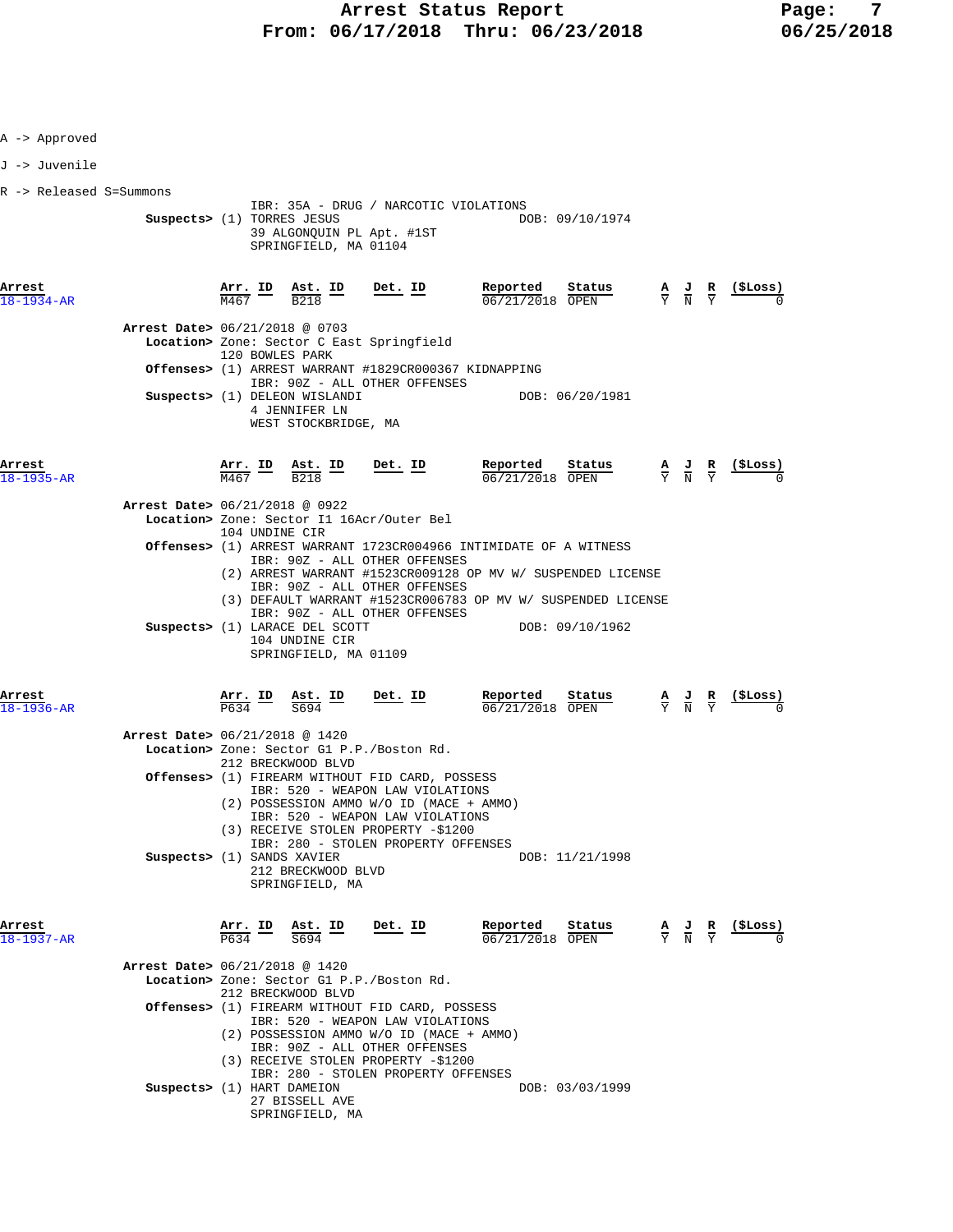A -> Approved

J -> Juvenile

R -> Released S=Summons

| Arrest<br>$18 - 1939 - AR$     | Arr. ID<br>P634                                 | Ast. ID<br>S694                                                             | Det. ID                                                                                                                                                                    | Reported<br>06/21/2018 OPEN              | Status          | А<br>$\overline{v}$             | $\frac{J}{N}$                                                                                   | $\frac{R}{Y}$ | (\$Loss) |
|--------------------------------|-------------------------------------------------|-----------------------------------------------------------------------------|----------------------------------------------------------------------------------------------------------------------------------------------------------------------------|------------------------------------------|-----------------|---------------------------------|-------------------------------------------------------------------------------------------------|---------------|----------|
| Arrest Date> 06/21/2018 @ 1420 |                                                 | 212 BRECKWOOD BLVD                                                          | Location> Zone: Sector G1 P.P./Boston Rd.                                                                                                                                  |                                          |                 |                                 |                                                                                                 |               |          |
|                                |                                                 |                                                                             | <b>Offenses&gt;</b> (1) FIREARM WITHOUT FID CARD, POSSESS<br>IBR: 520 - WEAPON LAW VIOLATIONS<br>(2) POSSESSION AMMO W/O ID (MACE + AMMO)<br>IBR: 90Z - ALL OTHER OFFENSES |                                          |                 |                                 |                                                                                                 |               |          |
|                                | Suspects> (1) BROWN TRAVIS                      | 85 GLENWOOD ST<br>SPRINGFIELD, MA 01151                                     | (3) RECEIVE STOLEN PROPERTY -\$1200<br>IBR: 280 - STOLEN PROPERTY OFFENSES                                                                                                 |                                          | DOB: 07/14/1999 |                                 |                                                                                                 |               |          |
| Arrest<br>$18 - 1940 - AR$     | <u>Arr. ID</u><br>L <sub>246</sub>              | <u>Ast. ID</u>                                                              | $Det$ . ID                                                                                                                                                                 | Reported<br>06/21/2018 OPEN              | Status          |                                 | $\frac{\mathbf{A}}{\mathbf{Y}}$ $\frac{\mathbf{J}}{\mathbf{N}}$                                 | $\frac{R}{N}$ | (ŞLoss)  |
| Arrest Date> 06/21/2018 @ 1540 | 50 STATE ST                                     |                                                                             | Location> Zone: Sector El Metro/South End                                                                                                                                  |                                          |                 |                                 |                                                                                                 |               |          |
|                                |                                                 |                                                                             | Offenses> $(1)$ AW#1823CR004140) A&B ON +60/DISABLED<br>IBR: 90Z - ALL OTHER OFFENSES                                                                                      |                                          |                 |                                 |                                                                                                 |               |          |
|                                | Suspects> (1) RIVERA ISAAC                      | 35 RANNEY ST<br>SPRINGFIELD, MA                                             |                                                                                                                                                                            |                                          | DOB: 08/15/1992 |                                 |                                                                                                 |               |          |
| Arrest<br>$18 - 1941 - AR$     | <u>Arr. ID</u><br>109788                        | <u>Ast. ID</u><br>C802                                                      | <u>Det. ID</u>                                                                                                                                                             | Reported<br>06/21/2018 OPEN              | Status          |                                 | $\frac{A}{Y}$ $\frac{J}{N}$                                                                     | $\frac{R}{N}$ | (ŞLoss)  |
| Arrest Date> 06/21/2018 @ 1747 | PARKING LOT<br>MYRTLE                           |                                                                             | Location> Zone: Sector E2 Metro/6Corners                                                                                                                                   |                                          |                 |                                 |                                                                                                 |               |          |
|                                |                                                 | (2) DRUG, POSSESS CLASS A                                                   | Offenses> (1) ARREST WARRANT-1823CR003948<br>IBR: 90Z - ALL OTHER OFFENSES<br>IBR: 35A - DRUG / NARCOTIC VIOLATIONS                                                        |                                          |                 |                                 |                                                                                                 |               |          |
|                                |                                                 | Suspects> (1) FERNANDES AMANDA<br>HOMELESS<br>SPRINGFIELD, MA               |                                                                                                                                                                            |                                          | DOB: 07/25/1989 |                                 |                                                                                                 |               |          |
| Arrest<br>$18 - 1942 - AR$     | Arr. ID<br>101937                               | <u>Ast. ID</u><br>C802                                                      | <u>Det. ID</u>                                                                                                                                                             | Reported<br>06/21/2018 OPEN              | Status          | $\frac{\mathbf{A}}{\mathbf{Y}}$ | $\frac{J}{N}$                                                                                   | $\frac{R}{N}$ | (ŞLoss)  |
| Arrest Date> 06/21/2018 @ 1720 | SCHOOL ST                                       |                                                                             | Location> Zone: Sector E2 Metro/6Corners                                                                                                                                   |                                          |                 |                                 |                                                                                                 |               |          |
|                                |                                                 | <b>Offenses&gt;</b> (1) PROSTITUTE, SOLICIT FOR                             | IBR: 40B - ASSISTING OR PROMOTING PROSTIT                                                                                                                                  |                                          |                 |                                 |                                                                                                 |               |          |
|                                |                                                 | Suspects> (1) SULLIVAN ERROL<br>321 EASTHAMPTON RD<br>NORTHAMPTON, MA 01060 |                                                                                                                                                                            |                                          | DOB: 05/02/1975 |                                 |                                                                                                 |               |          |
| Arrest<br>$18 - 1943 - AR$     | Arr. ID<br>112459                               | Ast. ID<br>100136                                                           | Det. ID                                                                                                                                                                    | Reported<br>$\overline{06/21/2018}$ OPEN | Status          |                                 | $\frac{\mathbf{A}}{\mathbf{Y}}$ $\frac{\mathbf{J}}{\mathbf{N}}$ $\frac{\mathbf{R}}{\mathbf{Y}}$ |               | (\$Loss) |
| Arrest Date> 06/21/2018 @ 1817 |                                                 | Location> Zone: Sector F1 McKnight/Bay                                      |                                                                                                                                                                            |                                          |                 |                                 |                                                                                                 |               |          |
|                                | 43 BOWDOIN ST<br><b>Offenses&gt;</b> (1) Affray |                                                                             |                                                                                                                                                                            |                                          |                 |                                 |                                                                                                 |               |          |
|                                |                                                 | (2) DISORDERLY CONDUCT                                                      | IBR: 90Z - ALL OTHER OFFENSES                                                                                                                                              |                                          |                 |                                 |                                                                                                 |               |          |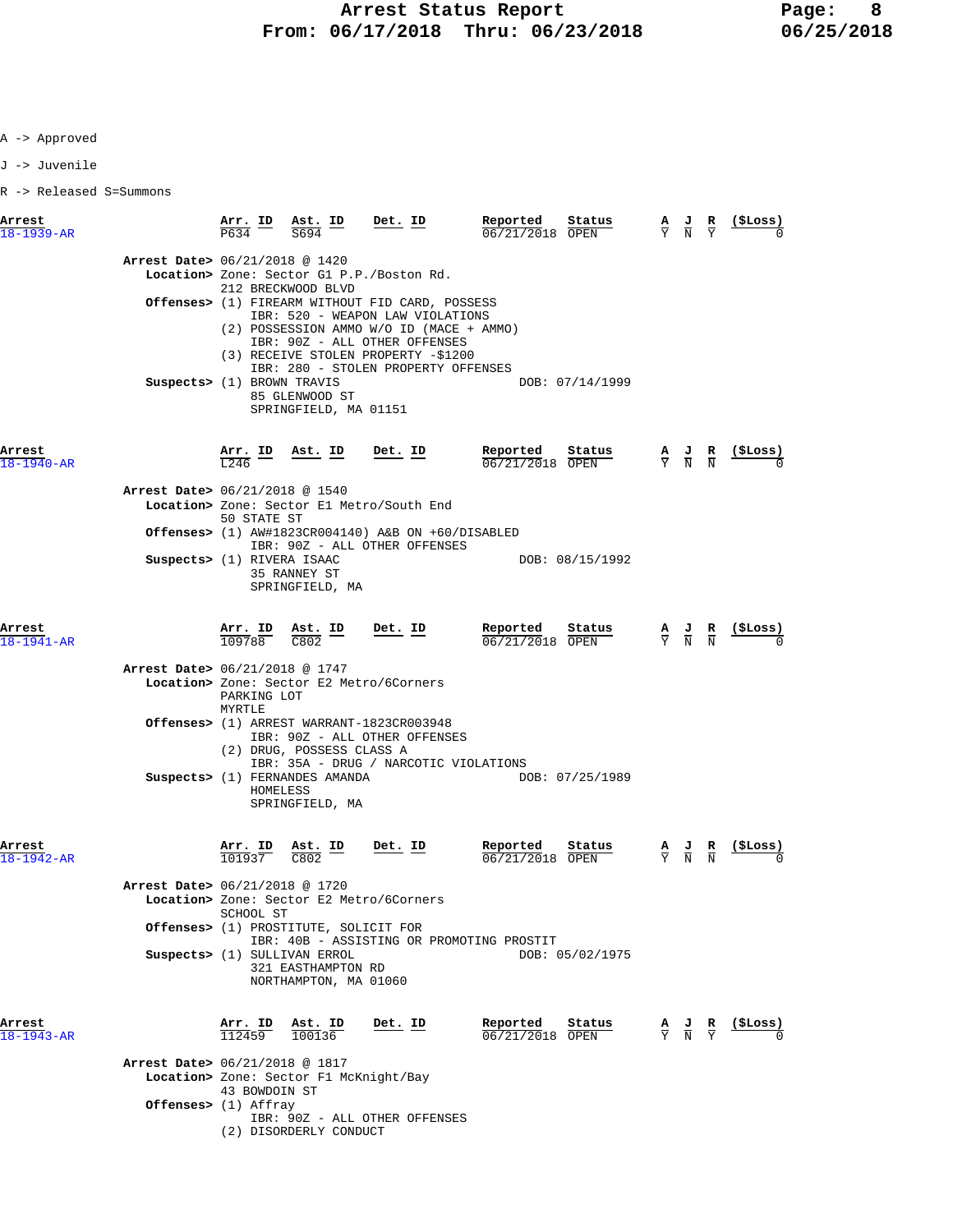| A -> Approved              |                                                        |                                           |                                                                                                                                                                                                           |                                                                                                                                                                                                                                                                 |                                                       |        |                                                                                                 |                        |                                                               |
|----------------------------|--------------------------------------------------------|-------------------------------------------|-----------------------------------------------------------------------------------------------------------------------------------------------------------------------------------------------------------|-----------------------------------------------------------------------------------------------------------------------------------------------------------------------------------------------------------------------------------------------------------------|-------------------------------------------------------|--------|-------------------------------------------------------------------------------------------------|------------------------|---------------------------------------------------------------|
| J -> Juvenile              |                                                        |                                           |                                                                                                                                                                                                           |                                                                                                                                                                                                                                                                 |                                                       |        |                                                                                                 |                        |                                                               |
| R -> Released S=Summons    | Suspects> (1) DENT DOMINIC                             |                                           | $(3)$ . A&B $(Simple)$<br>43 BOWDOIN ST<br>SPRINGFIELD, MA 01109                                                                                                                                          | IBR: 90C - DISORDERLY CONDUCT<br>IBR: 13B - SIMPLE ASSAULT                                                                                                                                                                                                      | DOB: 01/22/1991                                       |        |                                                                                                 |                        |                                                               |
| Arrest<br>18-1944-AR       |                                                        | <u>Arr. ID</u><br>$\overline{V241}$       | <u>Ast. ID</u><br>$\overline{C802}$                                                                                                                                                                       | Det. ID                                                                                                                                                                                                                                                         | Reported<br>06/21/2018 OPEN                           | Status | $\frac{\mathbf{A}}{\mathbf{Y}}$ $\frac{\mathbf{J}}{\mathbf{N}}$ $\frac{\mathbf{R}}{\mathbf{Y}}$ |                        | <u>(SLoss)</u>                                                |
|                            | Arrest Date> 06/21/2018 @ 1800                         | HIGH ST                                   | Suspects> (1) MILLER DUANE MARKEY<br>SPRINGFIELD, MA 01109                                                                                                                                                | Location> Zone: Sector E2 Metro/6Corners<br>Offenses> (1) LICENSE REVOKED AS HTO, OPERATE MV WITH<br>IBR: 99 - TRAFFIC, TOWN BY-LAW OFFENSES<br>362 HANCOCK ST Apt. #3RDFL                                                                                      | DOB: 05/30/1973                                       |        |                                                                                                 |                        |                                                               |
| Arrest<br>18-1945-AR       | Arrest Date> 06/21/2018 @ 1817<br>Offenses> (1) Affray | <u>Arr. ID</u><br>112459<br>43 BOWDOIN ST | $\frac{\texttt{Ast.}}{100136}$<br>Location> Zone: Sector F1 McKnight/Bay<br>(2) DISORDERLY CONDUCT                                                                                                        | <u>Det. ID</u><br>IBR: 90Z - ALL OTHER OFFENSES<br>IBR: 90C - DISORDERLY CONDUCT                                                                                                                                                                                | Reported<br>06/21/2018 OPEN                           | Status | $\frac{\mathbf{A}}{\mathbf{Y}}$ $\frac{\mathbf{J}}{\mathbf{N}}$                                 | $\frac{\mathbf{R}}{N}$ |                                                               |
|                            |                                                        |                                           | $(3)$ . A&B $(Simple)$<br>Suspects> (1) BAUTISTA BRIANNETTE<br>33 BOWDOIN ST<br>SPRINGFIELD, MA                                                                                                           | IBR: 13B - SIMPLE ASSAULT                                                                                                                                                                                                                                       | DOB: 06/23/1994                                       |        |                                                                                                 |                        |                                                               |
| Arrest<br>$18 - 1946 - AR$ | Arrest Date> 06/21/2018 @ 2108                         | Arr. ID<br>109860                         | <u>Ast. ID</u><br>101940<br>Location> Zone: Sector H1 Forest Park<br>215 FORT PLEASANT AVE<br>Offenses> (1) ARREST WARRANT<br>Suspects> (1) JESIONOWSKI KIMBERLY<br>96 PARKER ST<br>SPRINGFIELD, MA 01151 | $Det$ . ID<br>IBR: 90Z - ALL OTHER OFFENSES                                                                                                                                                                                                                     | Reported<br>06/21/2018 OPEN<br>DOB: 03/30/1981        | Status | $\frac{\mathbf{A}}{\mathbf{Y}}$ $\frac{\mathbf{J}}{\mathbf{N}}$ $\frac{\mathbf{R}}{\mathbf{N}}$ |                        | <u>(SLoss)</u>                                                |
| Arrest<br>18-1949-AR       | Arrest Date> 06/22/2018 @ 0020                         | MAIN ST                                   | $\frac{\text{Arr. ID}}{106661}$ $\frac{\text{Ast. ID}}{T736}$<br>Offenses> (1) DRUG, POSSESS CLASS B<br>(3) LIGHTS VIOLATION, MV<br>(4) LIGHTS VIOLATION, MV                                              | Det. ID<br>Location> Zone: Sector A N. End/Memorial<br>IBR: 35A - DRUG / NARCOTIC VIOLATIONS<br>(2) UNLICENSED OPERATION OF MV<br>IBR: 99 - TRAFFIC, TOWN BY-LAW OFFENSES<br>IBR: 99 - TRAFFIC, TOWN BY-LAW OFFENSES<br>IBR: 99 - TRAFFIC, TOWN BY-LAW OFFENSES | Reported<br>$06/22/2018$ OPEN                         | Status |                                                                                                 |                        | $\frac{A}{Y}$ $\frac{J}{N}$ $\frac{R}{N}$ $\frac{($Loss)}{0}$ |
|                            |                                                        |                                           | 64 GROSVENOR ST<br>SPRINGFIELD, MA                                                                                                                                                                        |                                                                                                                                                                                                                                                                 | Suspects> (1) DELGADO-MEDINA EXPEDITO DOB: 06/28/1984 |        |                                                                                                 |                        |                                                               |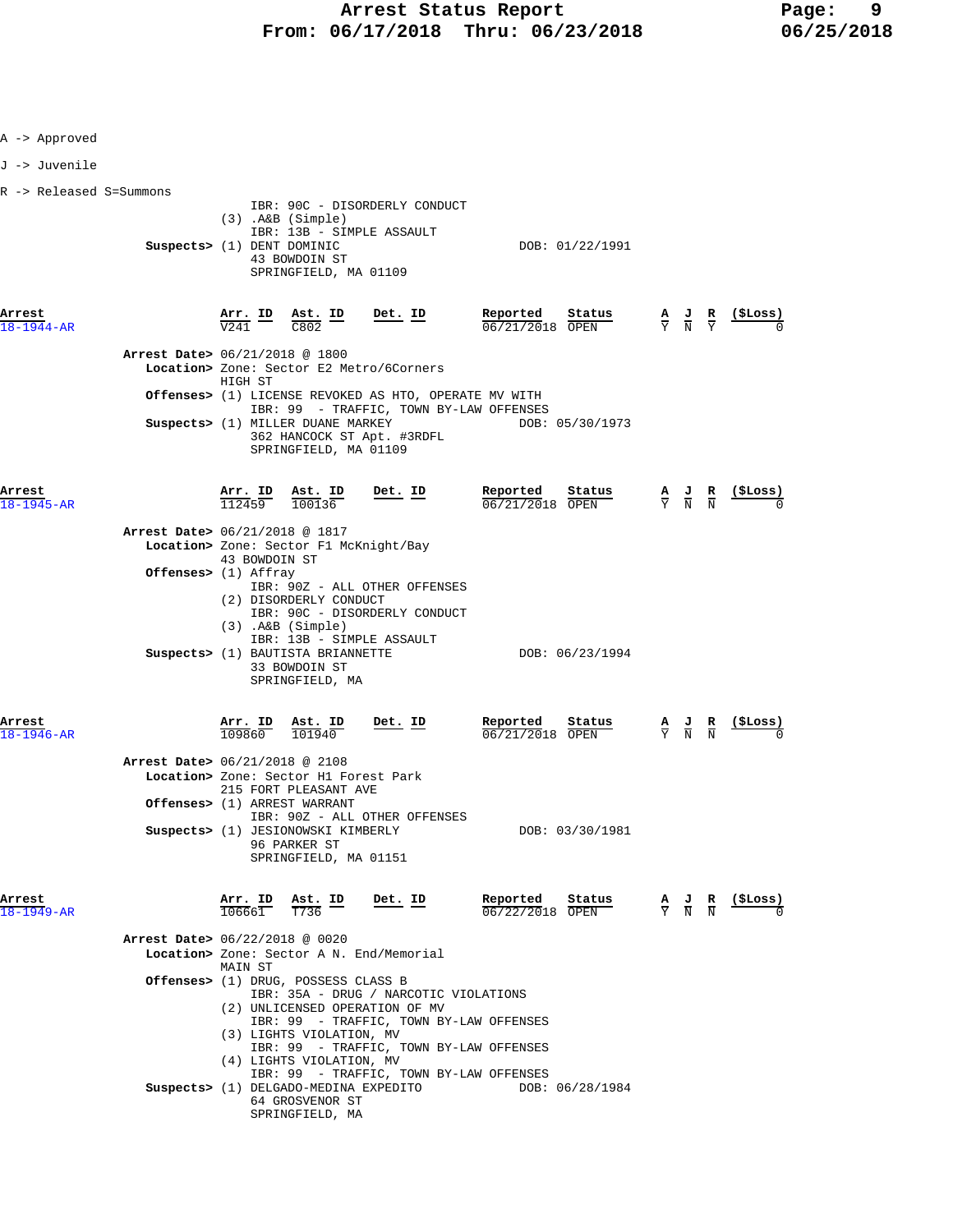A -> Approved

J -> Juvenile

R -> Released S=Summons

| Arrest<br>$18 - 1950 - AR$                                   | Arr. ID                                           | $\underline{\text{Ast.}}$ ID<br>T736                                                                                                                              | Det. ID                                                                                                                                                                                                                                 | Reported<br>06/22/2018 OPEN                 | Status                    | $\frac{\mathbf{A}}{\mathbf{Y}}$ $\frac{\mathbf{J}}{\mathbf{N}}$ $\frac{\mathbf{R}}{\mathbf{Y}}$ | $($ \$Loss)                                                   |
|--------------------------------------------------------------|---------------------------------------------------|-------------------------------------------------------------------------------------------------------------------------------------------------------------------|-----------------------------------------------------------------------------------------------------------------------------------------------------------------------------------------------------------------------------------------|---------------------------------------------|---------------------------|-------------------------------------------------------------------------------------------------|---------------------------------------------------------------|
| Arrest Date> 06/22/2018 @ 0020                               | MAIN ST                                           | Offenses> (1) DRUG, POSSESS CLASS B<br>45 PLANT CIR<br>CHICOPEE, MA                                                                                               | Location> Zone: Sector A N. End/Memorial<br>IBR: 35A - DRUG / NARCOTIC VIOLATIONS<br>Suspects> (1) SOLIS DIAZ ROBERT MOISES                                                                                                             | DOB: 04/29/1979                             |                           |                                                                                                 |                                                               |
| Arrest<br>$18 - 1952 - AR$<br>Arrest Date> 06/22/2018 @ 2000 | $\frac{\text{Arr.}}{\text{K456}}$ ID<br>SPRING ST | $\frac{\texttt{Ast.}}{\texttt{A919}}$ ID                                                                                                                          | <u>Det. ID</u><br>Location> Zone: Sector E2 Metro/6Corners                                                                                                                                                                              | Reported<br>06/22/2018 OPEN                 | Status                    | $\frac{A}{Y}$ $\frac{J}{N}$ $\frac{R}{Y}$                                                       |                                                               |
|                                                              |                                                   | Offenses> (1) DEFAULT WARRANT<br>Suspects> (1) BONILLA-ROSADO JONATHAN<br>41 SCHOOL ST Apt. #APT.<br>SPRINGFIELD, MA                                              | IBR: 90Z - ALL OTHER OFFENSES                                                                                                                                                                                                           |                                             | DOB: 03/06/1982           |                                                                                                 |                                                               |
| Arrest<br>$18 - 1953 - AR$<br>Arrest Date> 06/22/2018 @ 2000 | SPRING ST                                         | $\frac{\text{Arr.}}{\text{K456}}$ ID $\frac{\text{Ast.}}{\text{A919}}$ ID<br>(2) DEFAULT WARRANT                                                                  | <u>Det. ID</u><br>Location> Zone: Sector E2 Metro/6Corners<br><b>Offenses&gt;</b> (1) DRUG, POSSESS TO DISTRIB CLASS B<br>IBR: 35A - DRUG / NARCOTIC VIOLATIONS<br>IBR: 90Z - ALL OTHER OFFENSES<br>Suspects> (1) FIGUEROA-DIAZ ENRIQUE | Reported<br>06/22/2018 OPEN                 | Status<br>DOB: 01/23/1987 | $\frac{A}{Y}$ $\frac{J}{N}$ $\frac{R}{Y}$                                                       | $\frac{(\texttt{SLoss})}{0}$                                  |
| Arrest<br>$18 - 1954 - AR$<br>Arrest Date> 06/22/2018 @ 2001 | SPRING ST                                         | 759 WORTHINGTON ST<br>SPRINGFIELD, MA<br>$\frac{\text{Arr.}}{\text{K456}}$ ID $\frac{\text{Ast.}}{\text{A919}}$ ID Det. ID                                        | Location> Zone: Sector E2 Metro/6Corners                                                                                                                                                                                                | $\frac{\text{Reported}}{06/22/2018}$ Status | <u>Status</u>             |                                                                                                 | $\frac{A}{Y}$ $\frac{J}{N}$ $\frac{R}{Y}$ (\$Loss)            |
|                                                              |                                                   | Suspects> (1) RENTA-SOTO HECTOR O<br>144 SPRING ST Apt. #3R<br>SPRINGFIELD, MA                                                                                    | Offenses> (1) DRUG, POSSESS TO DISTRIB CLASS D<br>IBR: 35A - DRUG / NARCOTIC VIOLATIONS                                                                                                                                                 |                                             | DOB: 02/09/1982           |                                                                                                 |                                                               |
| Arrest<br>$18 - 1955 - AR$<br>Arrest Date> 06/22/2018 @ 2004 | SPRING ST                                         | $\frac{\text{Arr.}}{\text{K456}}$ ID $\frac{\text{Ast.}}{\text{A919}}$ ID Det. ID<br>Suspects> (1) SANTIAGO MIGUEL ANGEL<br>769 WORTHINGTON ST<br>SPRINGFIELD, MA | Location> Zone: Sector E2 Metro/6Corners<br><b>Offenses&gt;</b> (1) DRUG, POSSESS TO DISTRIB CLASS B<br>IBR: 35A - DRUG / NARCOTIC VIOLATIONS                                                                                           | Reported<br>$06/22/2018$ OPEN               | Status<br>DOB: 04/19/1969 |                                                                                                 | $\frac{A}{Y}$ $\frac{J}{N}$ $\frac{R}{Y}$ $\frac{($Loss)}{0}$ |
| Arrest                                                       | Arr. ID                                           | Ast. ID                                                                                                                                                           | Det. ID                                                                                                                                                                                                                                 | Reported                                    | Status                    |                                                                                                 | <u>A J R (SLoss)</u>                                          |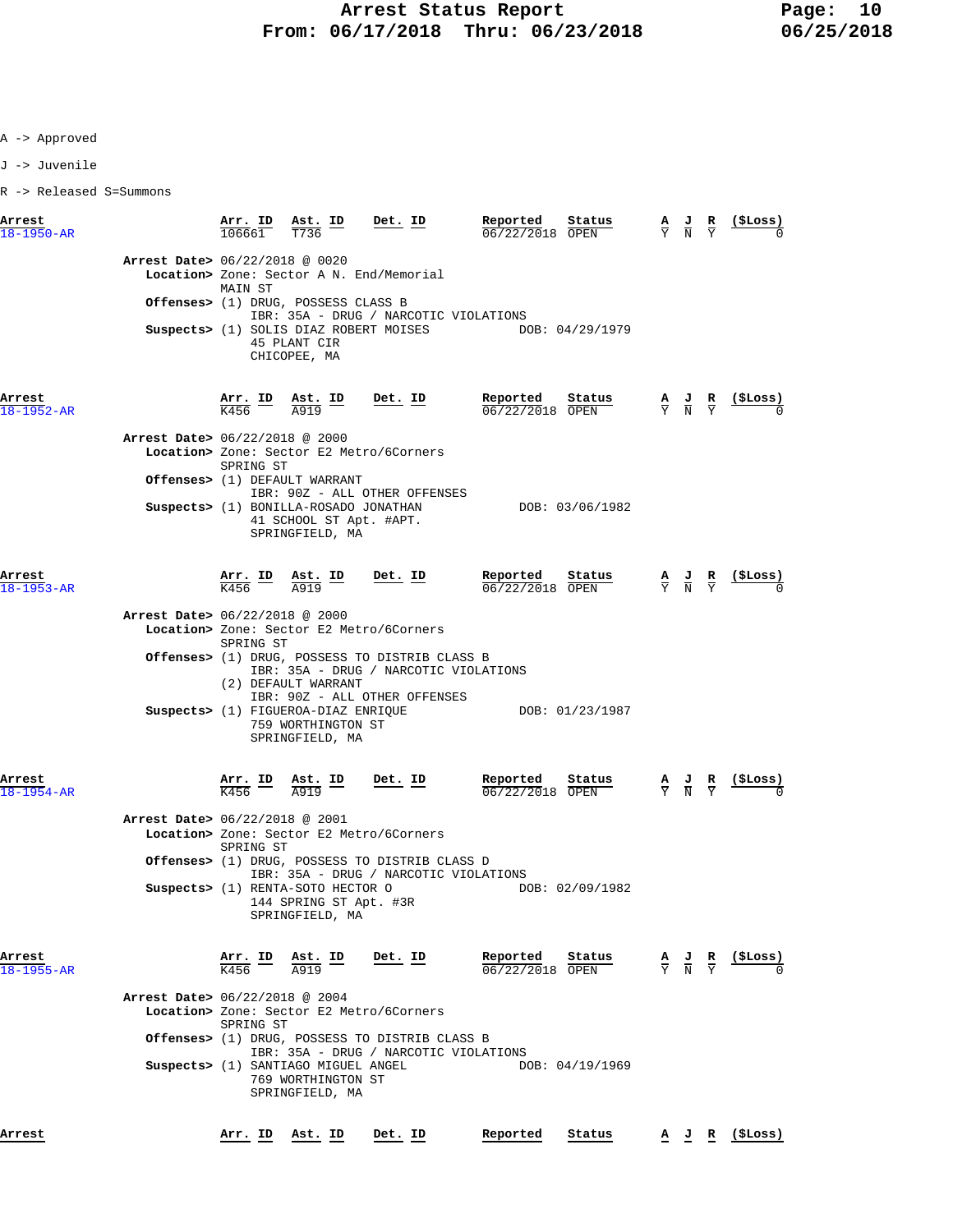| A -> Approved                         |                                                                                                                                                                                                         |                                            |                                                                                                                                                                                        |                                              |                                                                                                          |                                                                                                 |                                                    |
|---------------------------------------|---------------------------------------------------------------------------------------------------------------------------------------------------------------------------------------------------------|--------------------------------------------|----------------------------------------------------------------------------------------------------------------------------------------------------------------------------------------|----------------------------------------------|----------------------------------------------------------------------------------------------------------|-------------------------------------------------------------------------------------------------|----------------------------------------------------|
| J -> Juvenile                         |                                                                                                                                                                                                         |                                            |                                                                                                                                                                                        |                                              |                                                                                                          |                                                                                                 |                                                    |
| R -> Released S=Summons<br>18-1956-AR | K456 A919                                                                                                                                                                                               |                                            |                                                                                                                                                                                        |                                              | 06/22/2018 OPEN Y N Y                                                                                    |                                                                                                 | $\mathbf 0$                                        |
| Arrest Date> 06/22/2018 @ 2001        | Location> Zone: Sector E2 Metro/6Corners<br>SPRING ST<br>Offenses> (1) ARREST WARRANT<br>(2) ARREST WARRANT<br>(3) DRUG, POSSESS CLASS A<br>Suspects> (1) PADILLA JOSE GABRIEL<br>HOMELESS<br>OTHER, UK |                                            | IBR: 90Z - ALL OTHER OFFENSES<br>IBR: 90Z - ALL OTHER OFFENSES<br>IBR: 35A - DRUG / NARCOTIC VIOLATIONS                                                                                |                                              | DOB: 04/06/1995                                                                                          |                                                                                                 |                                                    |
| Arrest<br>$18 - 1958 - AR$            | $\frac{\texttt{Arr.}}{109490}$ $\frac{\texttt{ Ast.}}{111413}$ Det. ID                                                                                                                                  |                                            |                                                                                                                                                                                        | Reported Status<br>$\frac{06}{22/2018}$ OPEN |                                                                                                          |                                                                                                 | $\frac{A}{Y}$ $\frac{J}{N}$ $\frac{R}{Y}$ (\$Loss) |
| Arrest Date> 06/22/2018 @ 2106        | Location> Zone: Sector H1 Forest Park<br>IN FRONT OF<br>50 LONGVIEW ST                                                                                                                                  |                                            |                                                                                                                                                                                        |                                              |                                                                                                          |                                                                                                 |                                                    |
|                                       | <b>Offenses&gt;</b> (1) UNLICENSED OPERATION OF MV<br>(2) UNREGISTERED MOTOR VEHICLE                                                                                                                    |                                            | IBR: 99 - TRAFFIC, TOWN BY-LAW OFFENSES<br>IBR: 99 - TRAFFIC, TOWN BY-LAW OFFENSES                                                                                                     |                                              |                                                                                                          |                                                                                                 |                                                    |
|                                       | Suspects> (1) CORTES ANTHONY                                                                                                                                                                            | SPRINGFIELD, MA 01105                      | 79 LEYFRED TER Apt. #2FLR                                                                                                                                                              |                                              | DOB: 06/18/1988                                                                                          |                                                                                                 |                                                    |
| Arrest<br>$18 - 1959 - AR$            |                                                                                                                                                                                                         |                                            | $\frac{\texttt{Arr. ID}}{106661}$ $\frac{\texttt{ Ast. ID}}{T736}$ $\frac{\texttt{Det. ID}}{T736}$                                                                                     | Reported<br>$06/22/2018$ OPEN                | $\frac{\text{Status}}{\text{OPEN}}$ $\frac{A}{Y}$ $\frac{J}{N}$ $\frac{R}{Y}$ $\frac{(\text{$Loss})}{0}$ |                                                                                                 |                                                    |
| Arrest Date> 06/22/2018 @ 2110        | Location> Zone: Sector D1 Indian Orchard<br>ROOSEVELT AVE                                                                                                                                               |                                            |                                                                                                                                                                                        |                                              |                                                                                                          |                                                                                                 |                                                    |
|                                       | (3) UNINSURED MOTOR VEHICLE                                                                                                                                                                             |                                            | Offenses> (1) LICENSE SUSPENDED, OP MV WITH<br>IBR: 99 - TRAFFIC, TOWN BY-LAW OFFENSES<br>(2) ARREST WARRANT DOCKET#1723CR003087 UNINSURED, REG SUSP.<br>IBR: 90Z - ALL OTHER OFFENSES |                                              |                                                                                                          |                                                                                                 |                                                    |
|                                       | (4) UNREGISTERED MOTOR VEHICLE                                                                                                                                                                          |                                            | IBR: 99 - TRAFFIC, TOWN BY-LAW OFFENSES<br>IBR: 99 - TRAFFIC, TOWN BY-LAW OFFENSES<br>(5) NUMBER PLATE VIOLATION TO CONCEAL ID<br>IBR: 99 - TRAFFIC, TOWN BY-LAW OFFENSES              |                                              |                                                                                                          |                                                                                                 |                                                    |
|                                       | Suspects> (1) REYES NEOMI                                                                                                                                                                               | 46 WEST ALVORD ST<br>SPRINGFIELD, MA 01108 |                                                                                                                                                                                        |                                              | DOB: 06/30/1977                                                                                          |                                                                                                 |                                                    |
| Arrest<br>18-1960-AR                  | Arr. ID<br>109788                                                                                                                                                                                       | Ast. ID<br>101942                          | <u>Det. ID</u>                                                                                                                                                                         | Reported<br>06/22/2018 OPEN                  | Status                                                                                                   | $\frac{\mathbf{A}}{\mathbf{Y}}$ $\frac{\mathbf{J}}{\mathbf{N}}$ $\frac{\mathbf{R}}{\mathbf{Y}}$ | (SLoss)                                            |
| Arrest Date> 06/22/2018 @ 2243        | Location> Zone: Sector E2 Metro/6Corners<br>REAR OR RAIHPER LAW<br>265 STATE ST                                                                                                                         |                                            |                                                                                                                                                                                        |                                              |                                                                                                          |                                                                                                 |                                                    |
|                                       | Offenses> (1) TRESPASS<br>(2) DRUG, POSSESS CLASS A                                                                                                                                                     |                                            | IBR: 90J - TRESPASS OF REAL PROPERTY<br>IBR: 35A - DRUG / NARCOTIC VIOLATIONS                                                                                                          |                                              |                                                                                                          |                                                                                                 |                                                    |
|                                       | Suspects> (1) PADILLA MAYRALISS                                                                                                                                                                         | 2991 MAIN ST Apt. #6<br>SPRINGFIELD, MA    |                                                                                                                                                                                        |                                              | DOB: 09/09/1977                                                                                          |                                                                                                 |                                                    |
|                                       |                                                                                                                                                                                                         |                                            |                                                                                                                                                                                        |                                              |                                                                                                          |                                                                                                 |                                                    |

**Arrest Arr. ID Ast. ID Det. ID Reported Status A J R (\$Loss)**